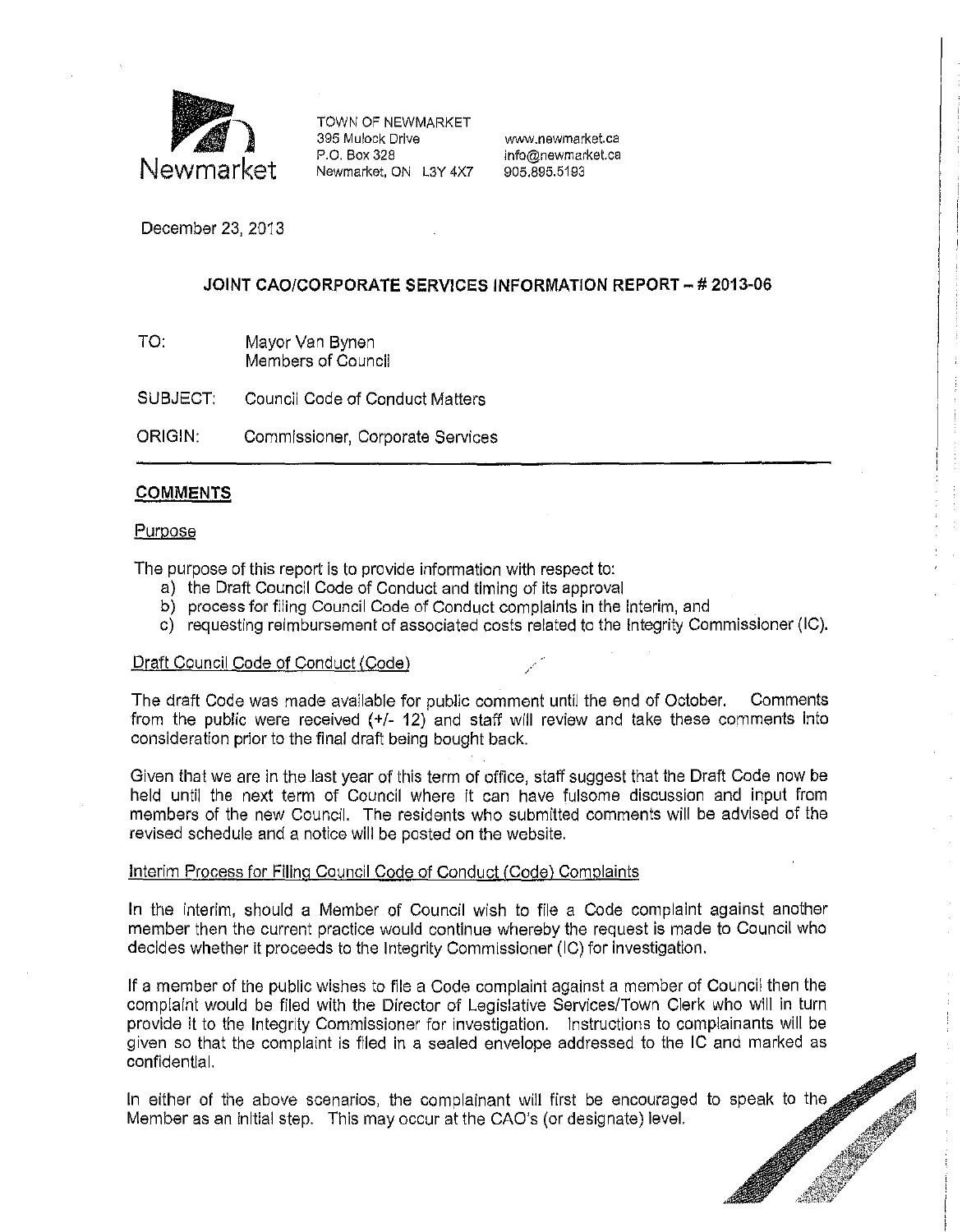Staff propose that a by-law be brought forward to the Council meeting of January 20, 2014 appointing Suzanne Craig as the Integrity Commissioner for the Town of Newmarket for the remainder of the Council term and/or until a successor has been appointed. This provides remainder of the Council term and/or until a successor has been appointed. continuity for the remainder of the term and an efficient means of applying the Code (e.g. not having to appoint an IC upon receipt of a complaint whether initiated by Council or a member of the public).

Using language from the draft Code, complaints will be permitted up to the end of June 2014 and any subsequent ones would be held until the new term of office. received before June 30'h for which the investigation had not been concluded on or before June  $30^{\text{th}}$  will be held as well.

At the beginning of the new term of office staff will conduct an Quick Bid RFP (or similar process) for an Integrity Commissioner and make recommendations to the new Council based on the findings. This could be finalized in the early part of 2015.

Associated Costs - Integrity Commissioner

Council at its meeting on October 21, 2013, adopted the following recommendation:

THAT including this complaint end ell future complaints:

Where a Councillor is not found to be in contravention of the Council Code of Conduct by the Integrity Commissioner, the Councillor who filed the notice of motion for consideration by Council on the matter be requested by Council to pay costs associated with the Integrity Commissioner's investigation; and

Where a Councillor is found to be in contravention of the Council Code of Conduct by the Integrity Commissioner, the contravening Councillor be requested by Council to pay the costs associated with the Integrity Commissioner's investigation from their salary.

Staff have interpreted this to mean that requests of this nature are not automatic (given the motion wording "...be requested by Council") and that requests are dependent upon a specific Council motion to that effect being adopted. In the absence of any further direction, staff will proceed on this understanding with the most recent Code complaint.

#### **BUSINESS PLAN AND STRATEGIC PLAN LINKAGES**

Being well equipped and managed by implementing policy and processes that reflect sound and accountable governance.

#### **CONSULTATION**

None.

#### **HUMAN RESOURCE CONSIDERATIONS**

There are no human resource considerations.